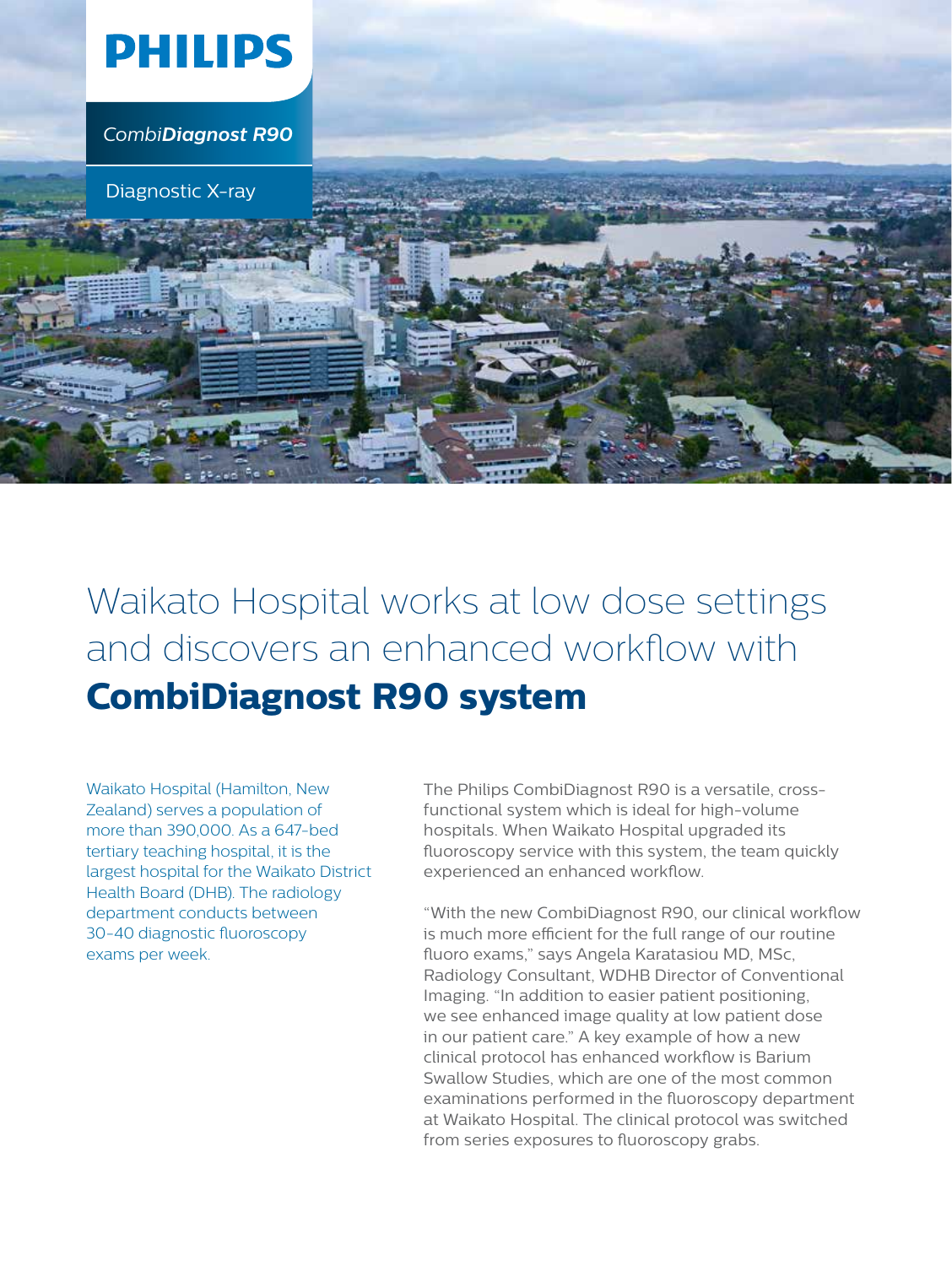# Image quality shines and triggers a change in **clinical protocol**

Philips Dynamic UNIQUE is a new technology for real-time image processing in fluoroscopy, providing robust, artifact-free detail enhancement and advanced noise reduction resulting in superb image quality, even in challenging viewing conditions.

#### **Increased clarity of detail**

Waikato radiologists have found Dynamic UNIQUE to be particularly advantageous in barium swallow studies. "We require detailed visualization of the pharynx and oesophagus as well as assessment of the gastric outlet," explains Dr Angela Karatasiou. This poses high demands on image processing, since it requires the visualization of very fine structures in areas of vastly differing radio-densities. Dynamic UNIQUE responds to these challenges, providing clear images from the first frame.

#### **Change in clinical protocol**

In the past, to obtain a diagnostically sufficient level of image quality, every barium swallow study was documented using series exposures. With Dynamic UNIQUE, users were so impressed by the quality of the fluoroscopy images, they immediately updated their clinical protocol. "We are now able to document the entire study using low dose fluoroscopy, rather than series exposures. There's no need for spot images. Today, fluoro images are clear and allow for appropriate visualization of anatomical details, all at low dose to the patient" explains Dr Karatasiou.

### **Old protocol New protocol**

| $-0.00$ produced $-0.00$ |                          | -------------- |                          |
|--------------------------|--------------------------|----------------|--------------------------|
| Lateral                  | 3 fps - Series Exposure  | Lateral        | 3 fps – Fluoroscopy Grab |
| Frontal                  | 3 fps - Series Exposure  | Frontal        | 3 fps – Fluoroscopy Grab |
| Right oblique            | 2 fps - Series Exposure  | Right oblique  | 2 fps – Fluoroscopy Grab |
| Left oblique             | 2 fps - Series Exposure  | Left oblique   | 2 fps – Fluoroscopy Grab |
| Reflux views             | 2 fps – Fluoroscopy Grab | Reflux views   | 2 fps – Fluoroscopy Grab |



Previous system Series Exposure Detector dose: 660 nGy



CombiDiagnost R90 Fluoroscopy grab Detector dose: 41 nGy



Previous system Series Exposure Detector dose: 810 nGy



CombiDiagnost R90 Fluoroscopy grab Detector dose: 48 nGy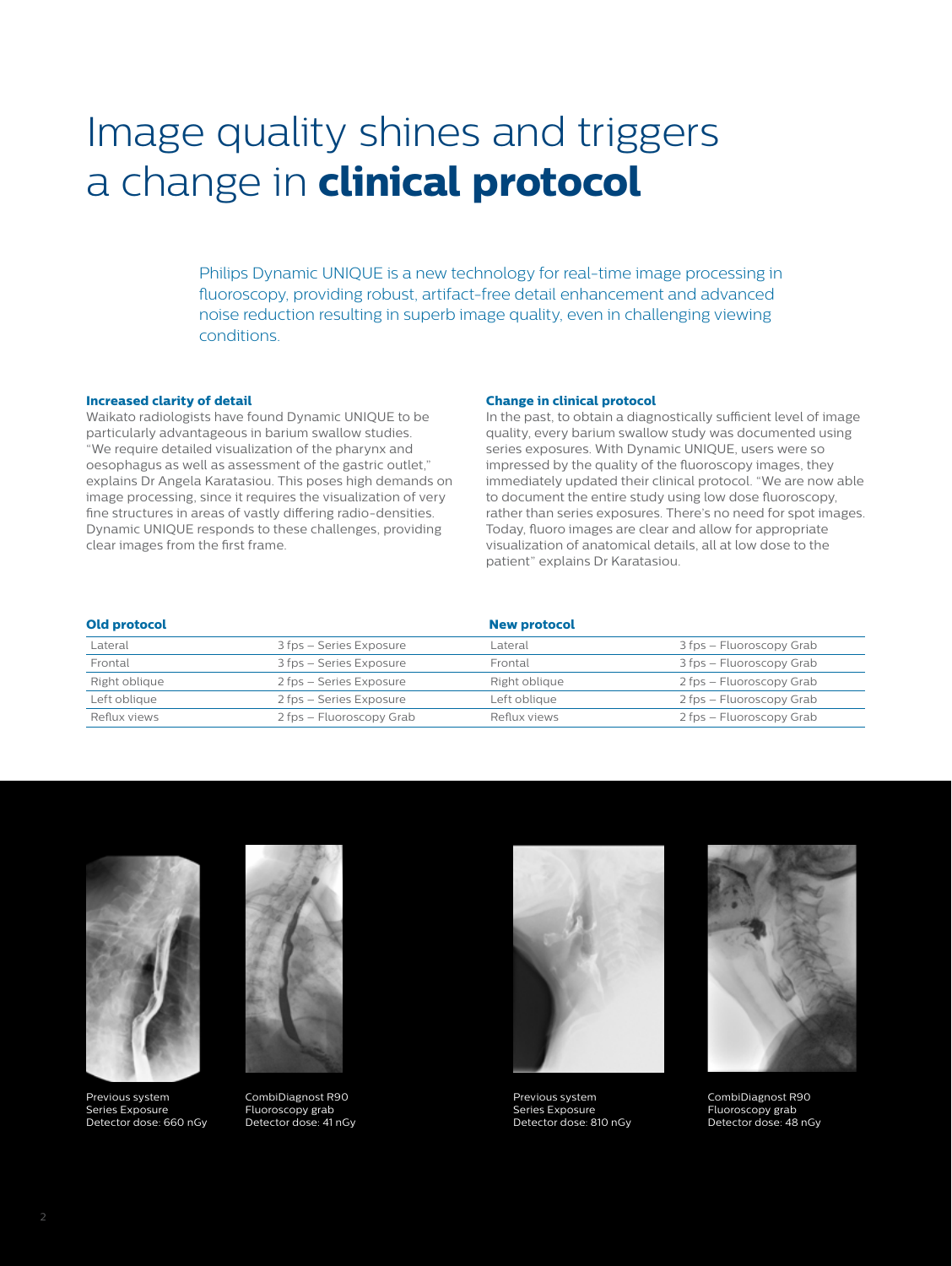

Waikato radiologists didn't consider the change in the clinical protocol to negatively affect the clinical image quality, rather, they felt that the image quality had actually improved. ''By replacing our previous system with the new CombiDiagnost R90, we have been able to achieve significantly enhanced image quality at low dose for the patient," Dr Karatasiou notes. "The images are clearer and allow for better visualization of anatomical detail."

## **Patient-friendly system geometry enhances throughput**

CombiDiagnost R90 features a patient-friendly, compact footprint and a maximum source-image distance (SID) of 183 cm. One exam that benefits from this system geometry is Video Fluoroscopic Swallow (VFS) exams. "Some of our VFS patients are totally immobile," explains Kathy, a medical radiation technologist. "With the CombiDiagnost R90, we simply position the tube such that we can image patients while they remain in their beds or chairs." This is more comfortable for the patients and saves operators from the strain of lifting patients,

which can lead to a faster and easier workflow. Elizabeth, medical radiation technologist, adds: "Beyond that, patient visibility is much, much better, so we can keep a close eye on our pediatric and elderly patients."

## **Fast post-processing contributes to efficient workflow**

After the examination, review is fast and easy. "There is a lot less post-processing work now, which makes checking and completing the exam a lot faster and simpler, therefore speeding up exam time," Elizabeth states.

#### **Eleva user interface commonality makes transition easy**

To meet emergency requirements, Waikato Hospital needed to train more than 60 staff members on how to use its fluoroscopy systems. Therefore choosing an easy-to-use and easy-to-train system was of paramount importance to the medical imaging team. Like all Philips radiography and fluoroscopy systems, the CombiDiagnost R90 features the Eleva user interface. "The workspot is identical to others within the department," Kathy says. "Our staff members find it very user-friendly, and had nothing to worry about."